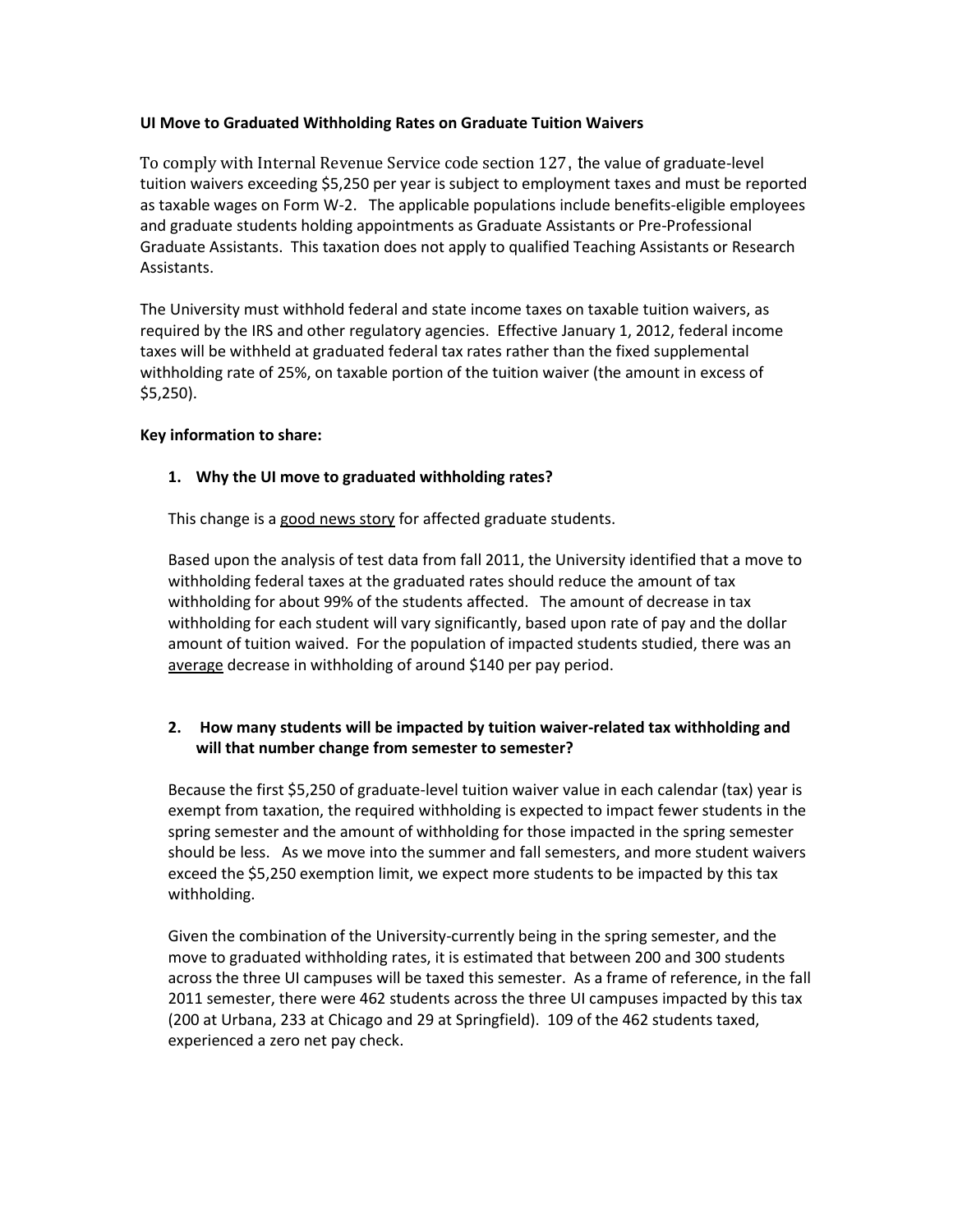# **3. Do you expect the change to graduated rates to reduce the number of students that will experience a zero dollar net pay event?**

The number of students experiencing zero net pay should decrease as a result of the change in withholding rates.

### **4. Why did it take until now for the University to implement the graduated tax rates?**

During the spring 2011 semester, the University identified the full population of students that exceeded the \$5,250 exemption limit and was assessed withholding for a taxable tuition waiver. Soon after that time, it was identified that a move to the graduated federal tax rates might be helpful to these students.

Moving to the graduated withholding rates for tuition waivers was a very complex matter. There were data processing and systems configuration issues to resolve, and systems testing necessary. Additionally, the University was reluctant to change withholding methods during the middle of a tax year.

The necessary systems work, data testing and results analysis was completed during fall 2011 semester, allowing the University to move ahead with the change to graduated rates beginning January 1, 2012.

# **FAQ - UI Move to Graduated Withholding Rates on Graduate Tuition Waivers**

# *1. How can I determine the tuition waiver impact on my net pay?*

Monthly and Bi-weekly Tuition Benefit Net Pay Calculators are available to employees on the OBFS website to assist in determining the effect of the withholding on their pay. The calculators are located at <http://www.obfs.uillinois.edu/payroll/> on the right side of the page.

# *2. Can I adjust the number of withholding allowances I currently claim on my W-4?*

Individuals may change their Form W-4 via NESSIE

([https://nessie.uihr.uillinois.edu/cf/comp/index.cfm?Item\\_id=1056&rlink=674](https://nessie.uihr.uillinois.edu/cf/comp/index.cfm?Item_id=1056&rlink=674)) to adjust their withholding.\*

*\*This statement is provided for information purposes only and is not intended to constitute individual tax advice. Employees and students should consult with their individual tax advisor to assist with calculating their withholdings.*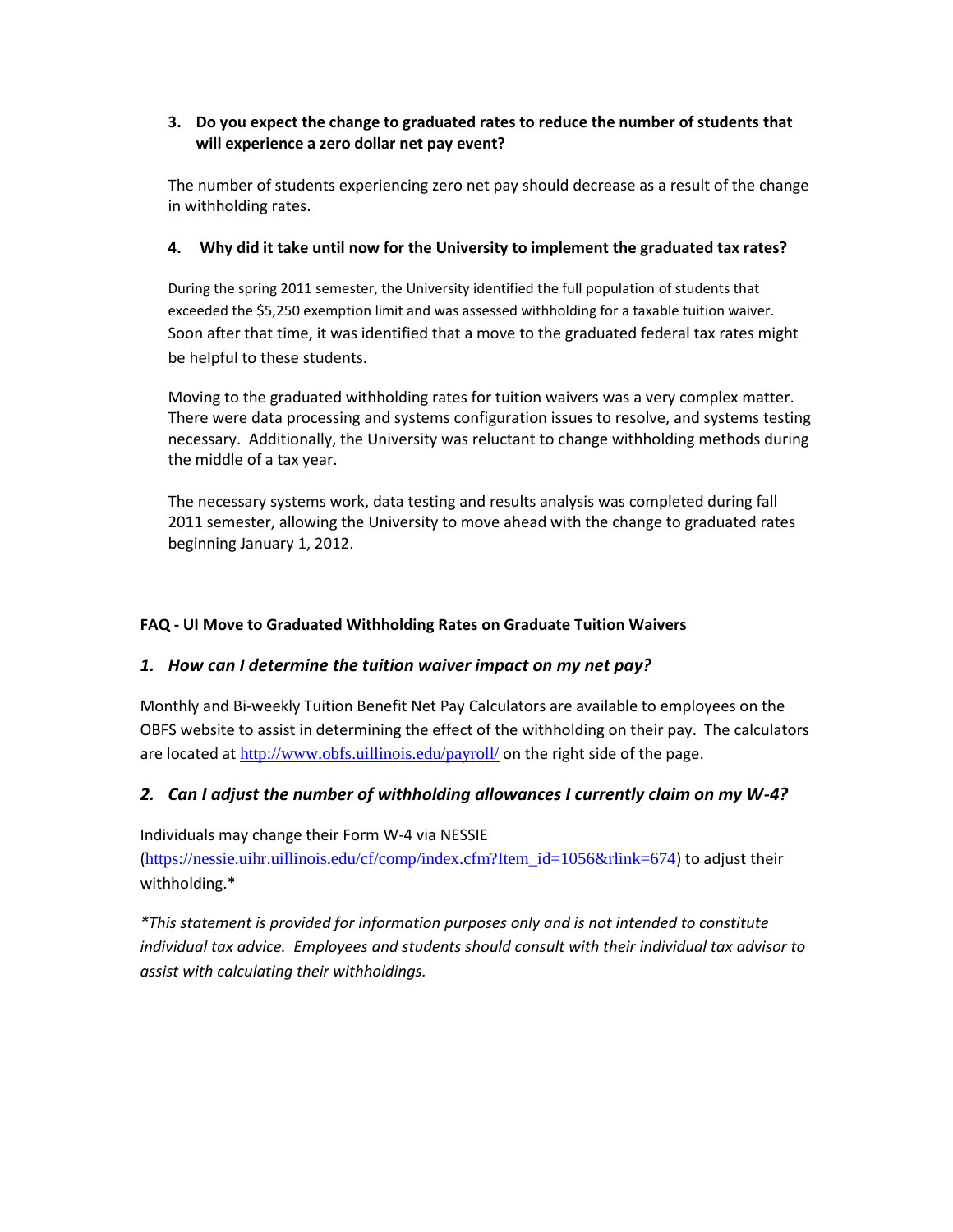# *3. Will I receive a zero net paycheck because of the change in tax withholding methods?*

Based on testing conducted during Fall 2011, the impact of the graduated rate taxation method for Graduate Assistants (GA) and Pre-Professional Graduate Assistants (PGA) should result in decreased withholding for federal taxes. The test indicated a decrease in the expected number of GA/PGAs that would receive pay checks resulting in a net pay of zero dollars.

Some individuals in higher income brackets may experience an increase in federal withholding with the move to the graduated rates. In general, GA/PGAs are not found in this population of individuals.

# *4. Am I responsible for tax withholdings that cannot be collected in entirety from my paycheck due to a zero net?*

When an individual does not have enough compensation to satisfy the tax withholding obligations required by law, the taxes that cannot be collected in entirety are considered to be in arrears. University Payroll & Benefits will track and continue to pursue the collection of taxes owed on subsequent pay checks the individuals receive for the calendar year. If the amount of taxes in arrears cannot by collected by the end of the calendar year, the University is required by law to pay the remaining taxes owed on behalf of the individual. This amount paid by the University is a taxable fringe benefit and included as taxable income on the individual's Form W-2 Wage & Tax Statement.

# *5. When can I expect to see the impact of the graduated rate taxation associated with my Tuition waiver?*

The assessment period of tuition waiver tax withholding for calendar year 2012 is as follows:

| Spring semester |                                                             |                                  |
|-----------------|-------------------------------------------------------------|----------------------------------|
|                 | 1 <sup>st</sup> tuition waiver run<br>Spring adjustment run | March and April<br>May           |
| Summer semester |                                                             |                                  |
|                 | Tuition waiver run                                          | July and August                  |
| Fall semester   |                                                             |                                  |
|                 | 1 <sup>st</sup> tuition waiver run<br>Fall adjustment run   | October and November<br>December |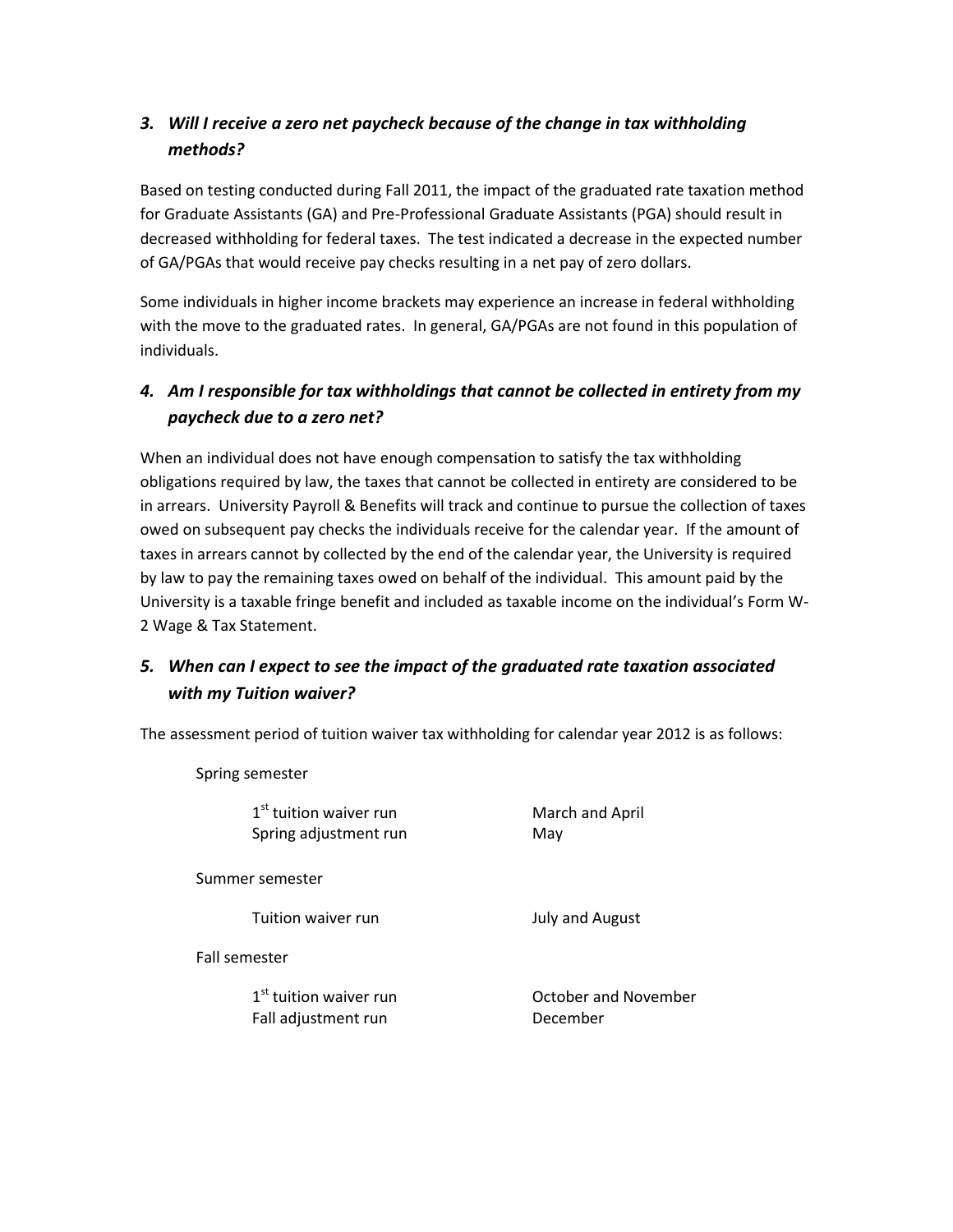# *6. If there is an adjustment to the taxable amount of my tuition waiver, when can I expect to see the correction?*

All corrections will be processed on the next regularly scheduled tuition waiver assessment period. Any approved exceptions for adjustments outside the normal tuition waiver process will be applied on the next regular payroll cycle.

# **Example A:**

Student A is assessed a taxable tuition waiver amount in March and April (during the first tuition waiver run for Spring semester). On April 4, a full credit of the tuition waiver amount is applied by Financial Aid as a result of all courses being dropped. The tuition waiver credit posted will be processed on the Spring adjustment run. All withheld taxes associated with the waiver in March and April will be refunded and appear on the May pay check.

#### **Example B**:

Student A is assessed a taxable tuition waiver amount in March (during the first tuition waiver run for spring semester). On March  $16<sup>th</sup>$ , it is discovered that the student is a Research Assistant so the waiver should never have been assessed. Because the taxes associated with the reporting of the tuition waiver amount is causing a financial hardship on the employee, an immediate refund of taxes is requested. The request receives the required approval therefore the tuition waiver reversal will be processed on the next regular pay cycle. All withheld taxes associated with the waiver in March will be refunded and appear on the April pay check.

# *7. Is the \$5250 exclusion applied each semester?*

No, the \$5250 exclusion allowed by the IRS is based on the calendar year not by semester. Once an individual reaches the \$5250 limit at any point in the year, the dollar value all graduate level educational benefits received thereafter become taxable income and will be assessed during the applicable tuition waiver assessment period.

# **8. Why did it take until now for the University to implement the graduated tax rates?**

During the spring 2011 semester, the University identified the full population of students that exceeded the \$5,250 exemption limit and was assessed withholding for a taxable tuition waiver. Soon after that time, it was identified that a move to the graduated federal tax rates might be helpful to these students.

Moving to the graduated withholding rates for tuition waivers was a very complex matter. There were data processing and systems configuration issues to resolve, and systems testing necessary. Additionally, the University was reluctant to change withholding methods during the middle of a tax year.

The necessary systems work, data testing and results analysis was completed during fall 2011 semester, allowing the University to move ahead with the change to graduated rates beginning January 1, 2012.